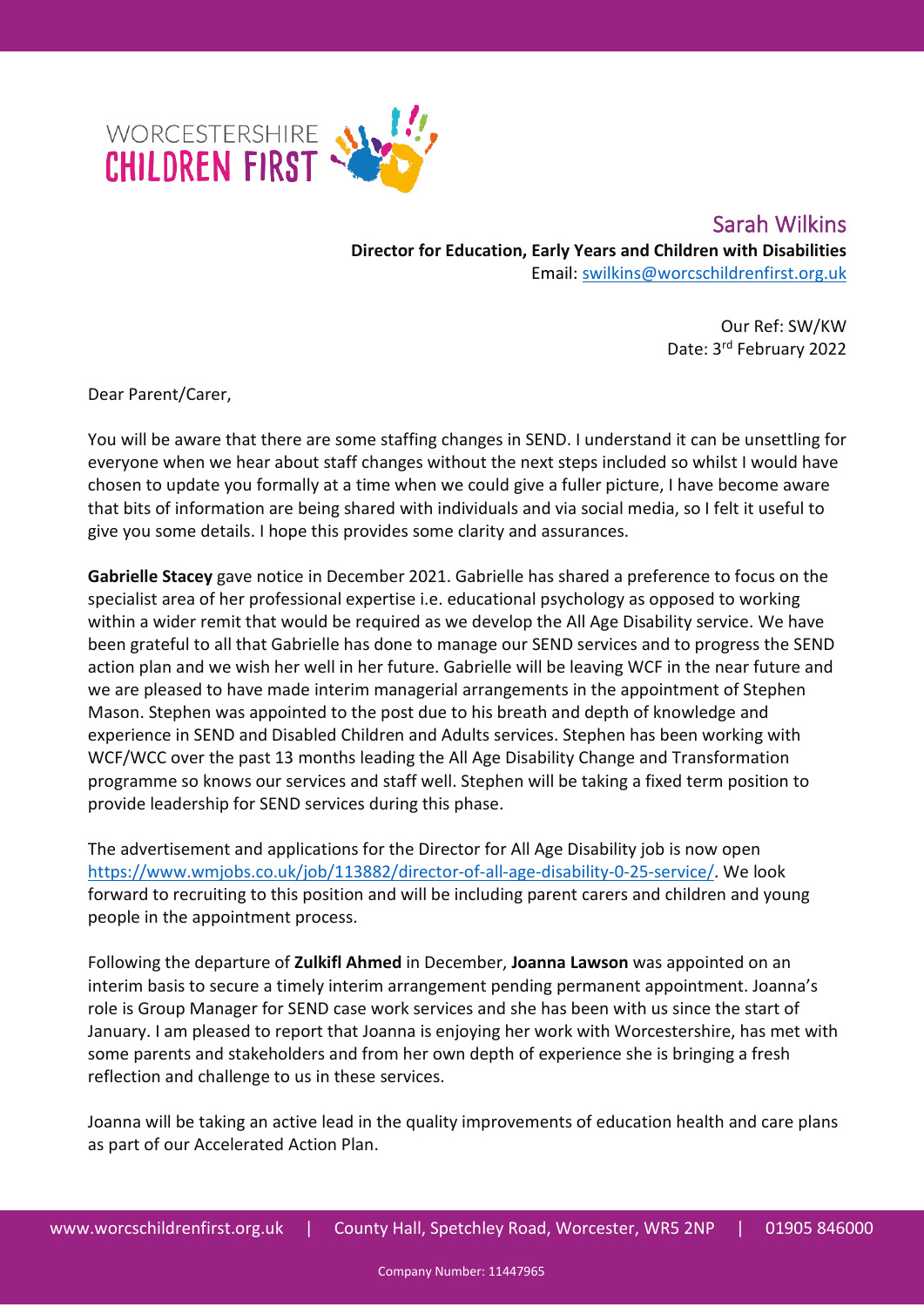**Nurinder Shergill** Group Manager for post 16 will be leaving WCF in April. Nurinder has worked for Worcestershire since 2017 and we respect her personal and professional decision to extend her experience further in other areas. As an interim arrangement we will be offering our existing SEND Team Managers the opportunity to act up pending permanent appointment to this post. At WCF we believe in supporting internal development where this is possible and we know an internal acting position will bring valuable experience of the history of SEND, the improvement journey to date into the new management team.

We will be recruiting permanently to both Group Manager positions as both are permanent posts re-created in the new All Age Disability structure.

**Tina Partridge** Group Manager for SEND Support Services has worked with WCF since 2020, having transferred in from the previous Babcock commissioned service. Since transfer SEND support services have developed and increased the Educational Psychology team and have very successful teams for sensory impairment, autism and learning support. Tina has made a decision to pursue her leadership career in an education setting, and we respect this decision although we are disappointed in the timing as she will leave WCF in April. We are looking at interim cover arrangements currently. This post is also a re-confirmed post in the new All Age Disability Service and we will act to recruit to the post permanently as soon as possible.

We have a highly experienced and well established group of **Team Managers** who work with our case work team and support staff around this. Nationally there is an acknowledged shortage of **SEND Case Workers.** As part of our SEND development in 2019 – 2020 we increased our case worker capacity from 6FTE to 17FTE. In summer 2021 we experienced the departure of some caseworkers, but I am pleased to report these have all been permanently recruited to and are in post. We currently have 2 permanent vacancies that are being recruited to and in addition we currently have 3 agency staff in post with additional business support to implement our recovery work on our back log of updates to EHCP's as a result of reviews.

**Tina Russell** as Director of Children's Services with the new management team will be overseeing and ensuring the delivery of focus and pace of the SEND accelerated action plan and the safe transition of the All Age Disability Service.

My own post will become **Director of Education, Early Years : inclusion, improvement and planning**  and I will lead on the Integrated Care Services (ICS) development alongside health partners. I will continue to work closely with Tina, Stephen and the newly appointed AAD Director as part of the WCF Executive Leadership Team. My role with schools and education settings will of course play a huge part in the progress against our accelerated action plan, particularly on inclusion and work with Health partners on ICS.

I hope this provides assurance that we whilst we have some staffing changes, we think this model will provide us with the very best organisational structure on which to achieve against our actions plans and business plans in WCF. We will be posting this letter on the Local Offer also and sharing with our other partners.